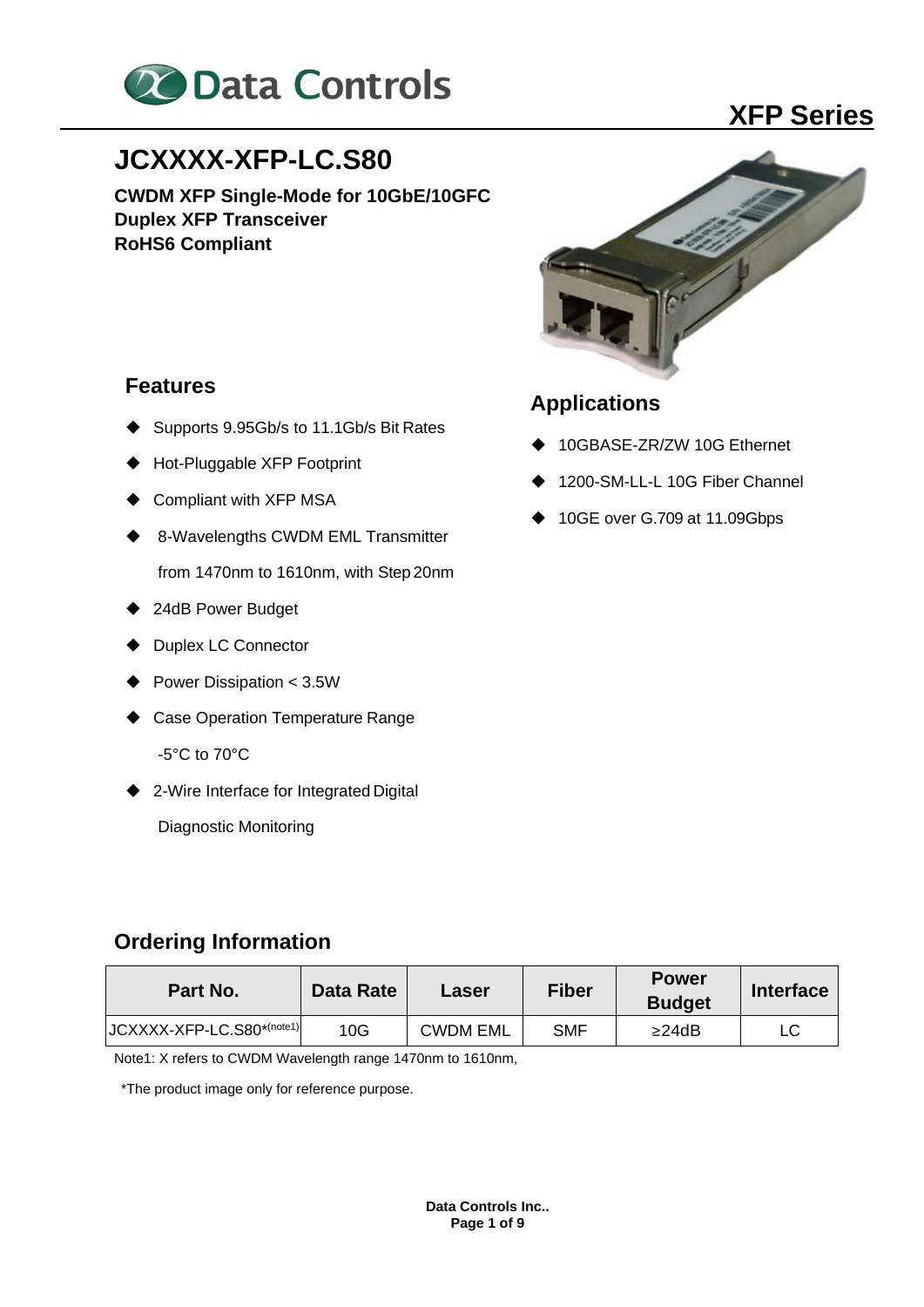

### **CWDM\* Wavelength**

| <b>Band</b>               | <b>Nomenclature</b> | Wavelength(nm) |      |        |  |
|---------------------------|---------------------|----------------|------|--------|--|
|                           |                     | Min.           | Typ. | Max.   |  |
|                           | 1470                | 1464           | 1470 | 1477.5 |  |
| S-band Short              | 1490                | 1484           | 1490 | 1497.5 |  |
| Wavelength                | 1510                | 1504           | 1510 | 1517.5 |  |
|                           | 1530                | 1524           | 1530 | 1537.5 |  |
| C-band Conventional       | 1550                | 1544           | 1550 | 1557.5 |  |
| L-band<br>Long Wavelength | 1570                | 1564           | 1570 | 1577.5 |  |
|                           | 1590                | 1584           | 1590 | 1597.5 |  |
|                           | 1610                | 1604           | 1610 | 1617.5 |  |

CWDM\*: 8 Wavelengths from 1470nm to 1610nm, each step 20nm.

### **Regulatory Compliance\*Note2**

| <b>Product Certificate</b> | <b>Certificate Number</b> | <b>Applicable Standard</b>    |
|----------------------------|---------------------------|-------------------------------|
|                            |                           | EN 60950-1:2006+A11+A1+A12+A2 |
| <b>TUV</b>                 | R50135086                 | EN 60825-1:2014               |
|                            |                           | EN 60825-2:2004+A1+A2         |
|                            |                           | UL 60950-1                    |
| UL                         | E317337                   | CSA C22.2 No. 60950-1-07      |
|                            |                           | EN 55032:2012                 |
|                            |                           | EN 55032:2015                 |
| <b>EMC CE</b>              | AE 50384190 0001          | EN 55024:2010                 |
|                            |                           | EN 55024:2010+A1              |
| <b>FCC</b>                 | WTF14F0514417E            | 47 CFR PART 15 OCT., 2013     |
| <b>FDA</b>                 |                           | CDRH 1040.10                  |
| <b>ROHS</b>                |                           | 2011/65/EU                    |

Note2: The above certificate number updated to June 2018, because some certificate will be updated every year, such as FDA and ROHS. For the latest certification information, please check with Data Controls Inc..

### **Product Description**

The JCXXXX-XFP-LC.S80 series optical transceiver is designed for fiber communications application such as SONET OC-192, STM-64, 10G Ethernet (10GBASE-ZR/ZW) and 10G Fiber Channel (1200-SM-LL-L), which fully compliant with the specification of XFP MSA Rev 4.5.

This module is designed for single mode fiber and operates at a nominal wavelength of CWDM wavelength. There are four center wavelengths available from 1470nm to 1610nm, with each step 20nm.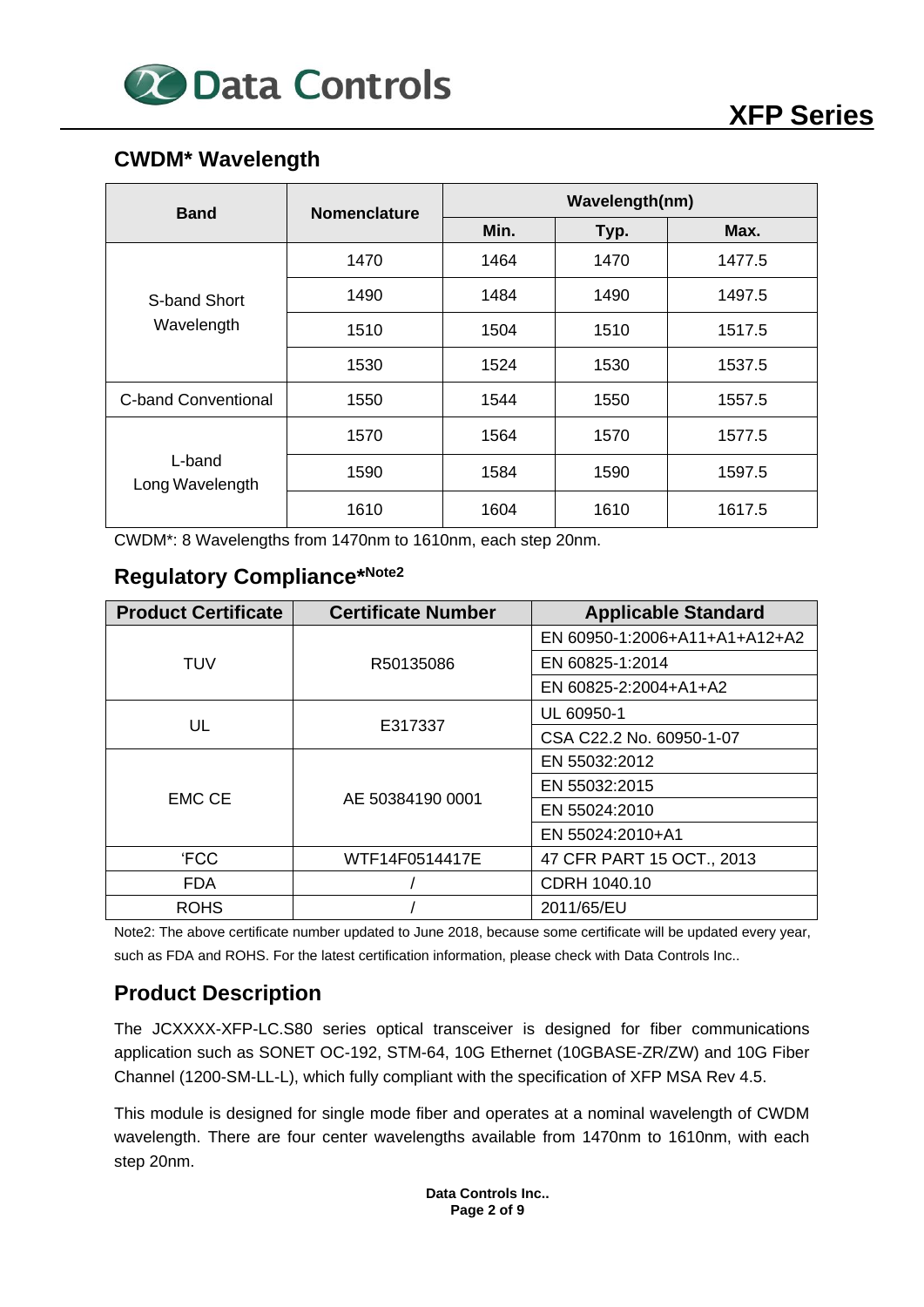

The module is with the XFP 30-pin connector to allow hot plug capability. Only single 3.3V power supply is needed. The optical output can be disabled by LVTTL logic high-level input of TX\_DIS. Loss of signal (RX\_LOS) output is provided to indicate the loss of an input optical signal of receiver.

This module provides digital diagnostic functions via a 2-wire serial interface as defined by the XFP MSA Rev 4.5.

### **Absolute Maximum Ratings**

| <b>Parameter</b>           | <b>Symbol</b> | Min    | <b>Typical</b> | <b>Max</b> | Unit | <b>Note</b> |
|----------------------------|---------------|--------|----------------|------------|------|-------------|
| Maximum Supply Voltage     | Vcc           | $-0.5$ |                | 4.0        |      |             |
| <b>Storage Temperature</b> | Ts            | $-40$  |                | 85         | °C   |             |
| Case Operating             |               |        |                |            |      |             |
| Temperature                | Тc            | -5     |                | 70         | °C   |             |
| Maximum Input Power        | Pm            |        |                | -8         | dBm  |             |

### **Recommend Operating Condition**

| <b>Parameter</b>             | <b>Symbol</b>    | <b>Min</b> | <b>Typical</b> | <b>Max</b> | <b>Units</b> | <b>Note</b> |
|------------------------------|------------------|------------|----------------|------------|--------------|-------------|
| <b>Operating Temperature</b> | Тc               | -5         |                | 70         | $^{\circ}C$  |             |
| Supply Voltage1              | Vcc3<br>3.13     |            | 3.3            | 3.45       |              |             |
| Supply Voltage2              | Vcc5<br>4.75     |            | 5              | 5.25       |              |             |
| Supply Current1              | lcc3             |            |                | 300        | mA           |             |
| <b>Supply Current2</b>       | $_{\text{Lcc5}}$ |            |                | 750        | mA           |             |
| <b>Module Total Power</b>    | רו               |            |                | 3.5        | W            |             |

### **Electrical Characteristics**

 $(T<sub>C</sub> = -5$  to 70°C,  $V<sub>CC</sub> = 3.15$  to 3.45V)

| <b>Parameter</b>                    | <b>Symbol</b>          | <b>Min</b>       | <b>Typical</b> | <b>Max</b>    | <b>Unit</b> | <b>Note</b> |  |  |  |
|-------------------------------------|------------------------|------------------|----------------|---------------|-------------|-------------|--|--|--|
| <b>Transmitter</b>                  |                        |                  |                |               |             |             |  |  |  |
| Input Differential Impedance        | Rin                    |                  | 100            |               | Ω           | 1           |  |  |  |
| Differential Data Input Swing       | Vin, pp                | 180              |                | 820           | mV          |             |  |  |  |
| <b>Transmit Disable Voltage</b>     | $V_{DIS}$              | 2.0              |                | <b>Vcc</b>    | V           |             |  |  |  |
| <b>Transmit Enable Voltage</b>      | $V_{EN}$               | <b>GND</b>       |                | $GND+0.8$     | V           |             |  |  |  |
| <b>Transmit Disable Assert Time</b> |                        |                  |                | 10            | <b>us</b>   |             |  |  |  |
|                                     |                        | <b>Receiver</b>  |                |               |             |             |  |  |  |
| Differential Data Output Swing      | Vout, pp               | 340              | 650            | 850           | mV          |             |  |  |  |
| Data Output Rise Time               | tr                     |                  |                | 38            | ps          | 2           |  |  |  |
| Data Output Fall Time               | tf                     |                  |                | 38            | ps          | 2           |  |  |  |
| <b>LOS Fault</b>                    | V <sub>LOS fault</sub> | $V_{cc-0.5}$     |                | $V_{cc}$ HOST | V           | 3           |  |  |  |
| <b>LOS Normal</b>                   | V <sub>LOS norm</sub>  | <b>GND</b>       |                | $GND+0.5$     | $\vee$      | 3           |  |  |  |
| <b>Power Supply Rejection</b>       | <b>PSR</b>             | See Note 4 below |                |               | 4           |             |  |  |  |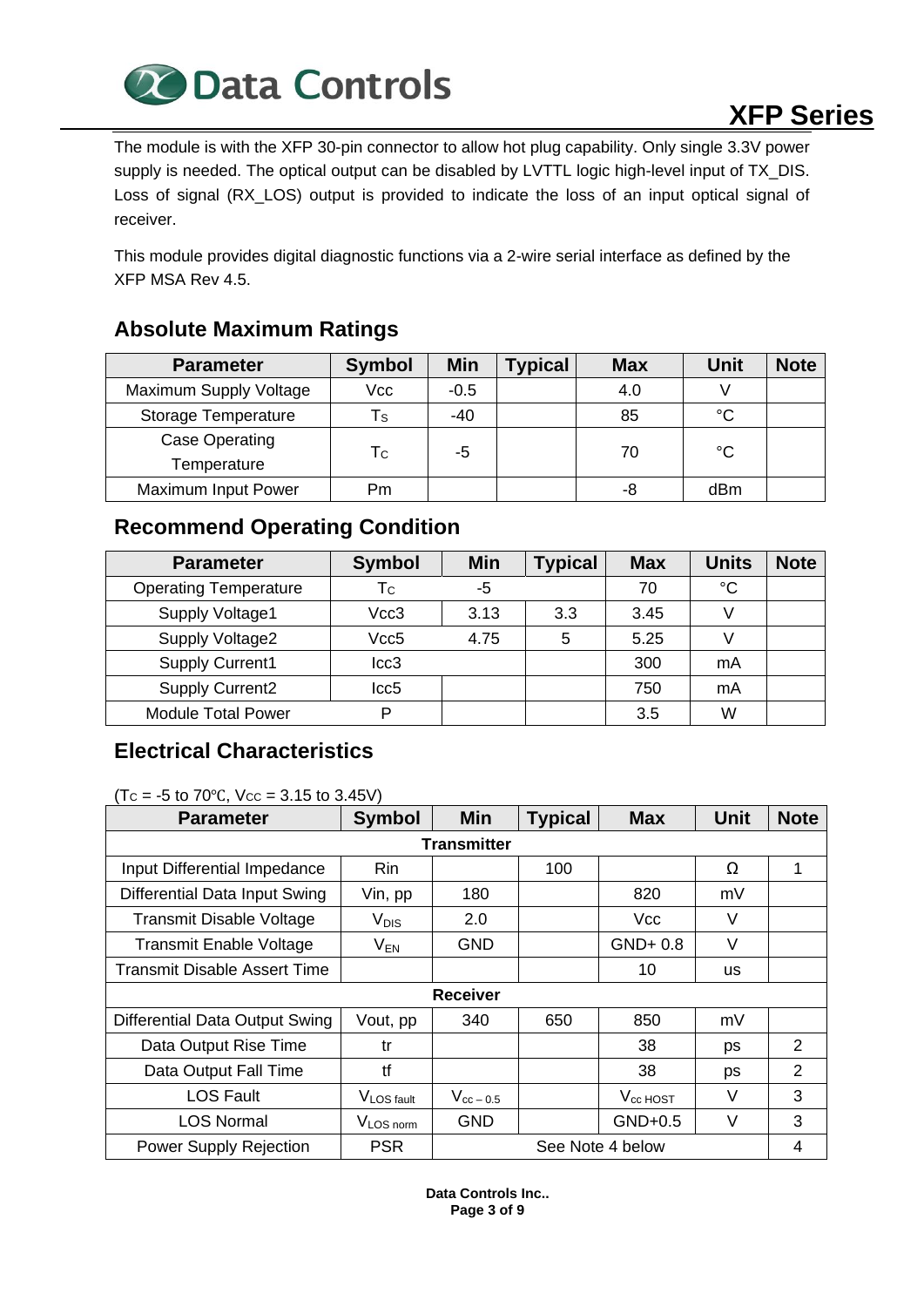

### **Notes:**

- 1. After internal AC coupling.
- $2.20 80 \%$ .
- 3. Loss of Signal is open collector to be pulled up with a 4.7k 10kohm resistor to 3.15 3.6V. Logic 0 indicates normal operation; logic 1 indicates no signal detected.

4. Reference the Section 2.7 of the XFP MSA Rev 4.5.

### **Optical Characteristics**

 $(Tc = -5$  to 70°C,  $V_{CC} = 3.15$  to 3.45V)

| <b>Parameter</b>                                  | <b>Symbol</b> | Min                | <b>Typical</b>           | <b>Max</b>      | <b>Unit</b> | <b>Note</b> |
|---------------------------------------------------|---------------|--------------------|--------------------------|-----------------|-------------|-------------|
|                                                   |               | <b>Transmitter</b> |                          |                 |             |             |
| Output Opt. Pwr: 9/125 SMF                        | Pout          | 0                  |                          | 4               | dBm         | 1           |
| <b>Optical Extinction Ratio</b>                   | ER            | 8.2                |                          |                 | dB          |             |
| <b>Optical Wavelength</b>                         | λ             | $\lambda$ c $-6$   | λc                       | $\lambda$ c+7.5 | nm          | 2           |
| -20dB Spectrum Width                              | Δλ            |                    |                          | 1               | nm          |             |
| Side Mode Suppression Ratio                       | <b>SMSR</b>   | 30                 |                          |                 | dB          |             |
| Average Launch Power of<br><b>OFF Transmitter</b> | $P_{OFF}$     |                    |                          | $-30$           | dBm         |             |
| <b>TX Jitter</b>                                  | TXj           |                    | Per 802.3ae requirements |                 |             |             |
| <b>Relative Intensity Noise</b>                   | <b>RIN</b>    |                    |                          | $-135$          | dB/Hz       |             |
|                                                   |               | <b>Receiver</b>    |                          |                 |             |             |
| Receiver Sensitivity @<br>10.3125Gb/s             | Pmin          |                    |                          | $-24$           | dBm         | 3           |
| <b>Overload Power</b>                             | Pmax          | $-10$              |                          |                 | dBm         |             |
| <b>Optical Center Wavelength</b>                  | λ             | 1260               |                          | 1600            | nm          |             |
| <b>Receiver Reflectance</b>                       | Rrf           |                    |                          | $-12$           | dB          |             |
| <b>LOS De-Assert</b>                              | <b>LOSD</b>   |                    |                          | $-25$           | dBm         |             |
| <b>LOS Assert</b>                                 | <b>LOSA</b>   | $-35$              |                          |                 | dBm         |             |
| <b>LOS Hysteresis</b>                             |               | 1                  |                          |                 | dВ          |             |

### **Notes:**

1. Output power is coupled into a 9/125μm SMF.

- 2. ITU-T G.694.2 CWDM wavelength from 1470nm to 1610nm, each step 20nm.
- 3. Average received power; BER less than 1E-12, PRBS 2<sup>31</sup>-1 test pattern.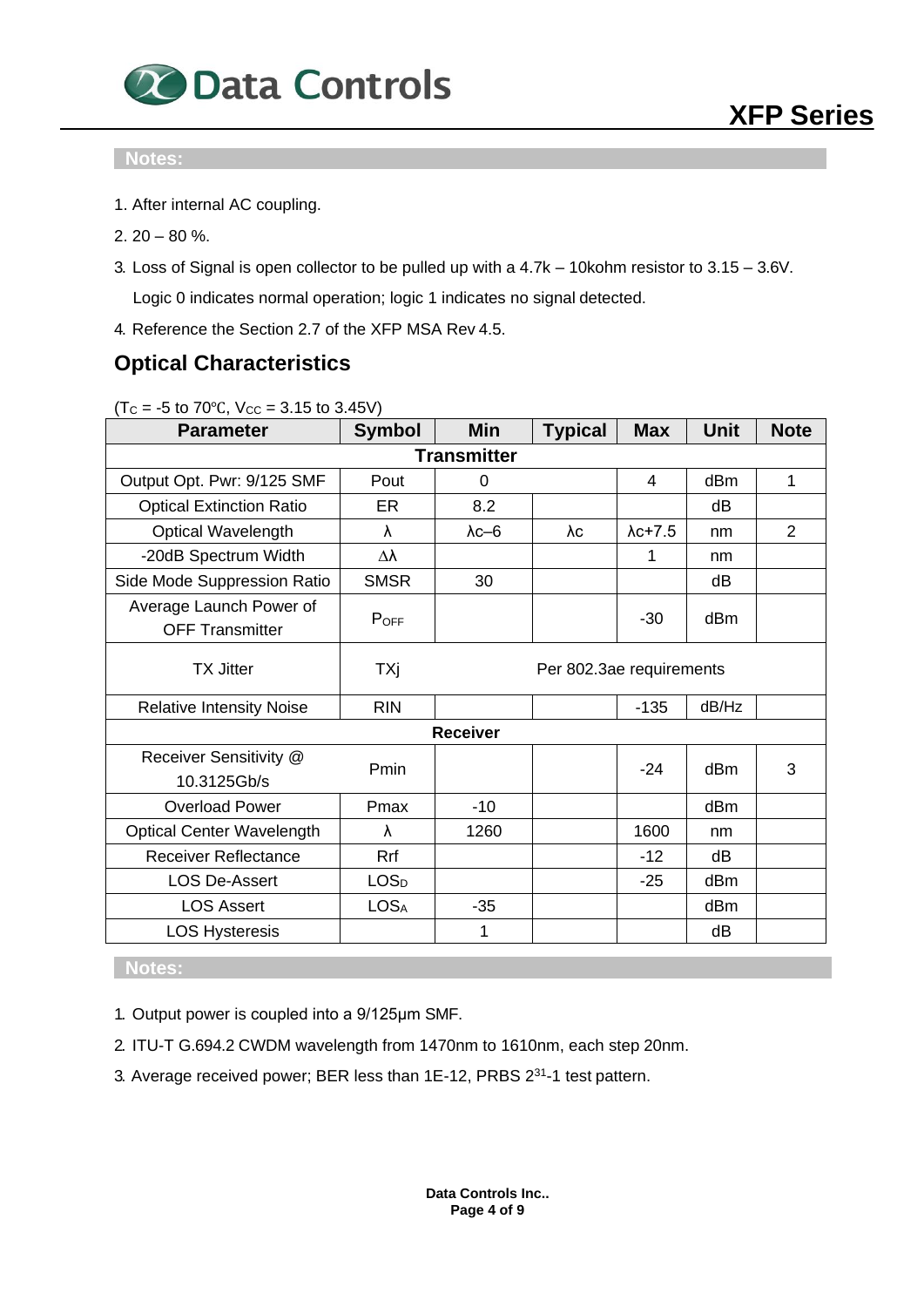

## **Pin Descriptions**

| Pin            | Logic              | <b>Symbol</b>     | <b>Name/Description</b>                              |                |  |
|----------------|--------------------|-------------------|------------------------------------------------------|----------------|--|
| 1              |                    | <b>GND</b>        | Module Ground                                        | 1              |  |
| $\overline{2}$ |                    | VEE <sub>5</sub>  | Optional -5.2 Power Supply - Not Required            |                |  |
|                |                    |                   | Module De-select; When held low allows the           |                |  |
| 3              | LVTTL-I            | Mod-Desel         | module to respond to 2-wire serial interface         |                |  |
|                |                    |                   | commands                                             |                |  |
|                |                    |                   | /Interrupt; Indicates presence of an important       |                |  |
| $\overline{4}$ | LVTTL-O            | /Interrupt        | condition which can be read over the serial 2-wire   | $\overline{2}$ |  |
|                |                    |                   | interface                                            |                |  |
| 5              | LVTTL-I            | TX_DIS            | Transmitter Disable; Transmitter laser source        |                |  |
|                |                    |                   | turned off                                           |                |  |
| 6              |                    | VCC <sub>5</sub>  | +5 Power Supply - Not Required                       |                |  |
| $\overline{7}$ |                    | <b>GND</b>        | <b>Module Ground</b>                                 | $\mathbf{1}$   |  |
| 8              |                    | VCC <sub>3</sub>  | +3.3V Power Supply                                   |                |  |
| 9              |                    | VCC <sub>3</sub>  | +3.3V Power Supply                                   |                |  |
| 10             | <b>LVTTL-I</b>     | <b>SCL</b>        | Serial 2-wire interface clock line                   | $\overline{2}$ |  |
|                | LVTTL-             |                   |                                                      |                |  |
| 11             | I/O                | <b>SDA</b>        | Serial 2-wire interface data line                    | $\overline{2}$ |  |
|                |                    |                   | Module Absent; Indicates module is not present.      |                |  |
| 12             | LVTTL-O<br>Mod_Abs |                   | Grounded in the module.                              | $\overline{2}$ |  |
| 13             | LVTTL-O            | Mod_NR            | Module Not Ready;                                    | $\overline{2}$ |  |
| 14             | LVTTL-O            | RX_LOS            | Receiver Loss of Signal indicator                    | $\overline{2}$ |  |
| 15             |                    | <b>GND</b>        | Module Ground                                        | $\mathbf{1}$   |  |
| 16             |                    | <b>GND</b>        | Module Ground                                        | $\mathbf{1}$   |  |
| 17             | CML-O              | RD-               | Receiver inverted data output                        |                |  |
| 18             | CML-O              | $RD+$             | Receiver non-inverted data output                    |                |  |
| 19             |                    | <b>GND</b>        | Module Ground                                        | 1              |  |
| 20             |                    | VCC <sub>2</sub>  | +1.8V Power Supply - Not required                    |                |  |
|                |                    |                   | Power Down; When high, places the module in          |                |  |
|                |                    |                   | power stand-by mode and on the falling<br>the low    |                |  |
| 21             | LVTTL-I            | P Down/R          | edge of P_Down initiates a module reset              |                |  |
|                |                    | <b>ST</b>         | Reset; The falling edge initiates a complete reset   |                |  |
|                |                    |                   | of the module including the 2-wire serial interface, |                |  |
|                |                    |                   | equivalent to a power cycle.                         |                |  |
| 22             |                    | VCC <sub>2</sub>  | +1.8V Power Supply - Not required                    |                |  |
| 23             |                    | <b>GND</b>        | Module Ground                                        | 1              |  |
| 24             |                    |                   | Reference Clock non-inverted input, AC coupled       |                |  |
|                |                    | PECL-I<br>RefCLK+ | on the host board - Not required                     | 3              |  |
| 25             | PECL-I             | RefCLK-           | Reference Clock inverted input, AC coupled on        | 3              |  |
|                |                    |                   | the host board - Not required                        |                |  |

**Data Controls Inc.. Page 5 of 9**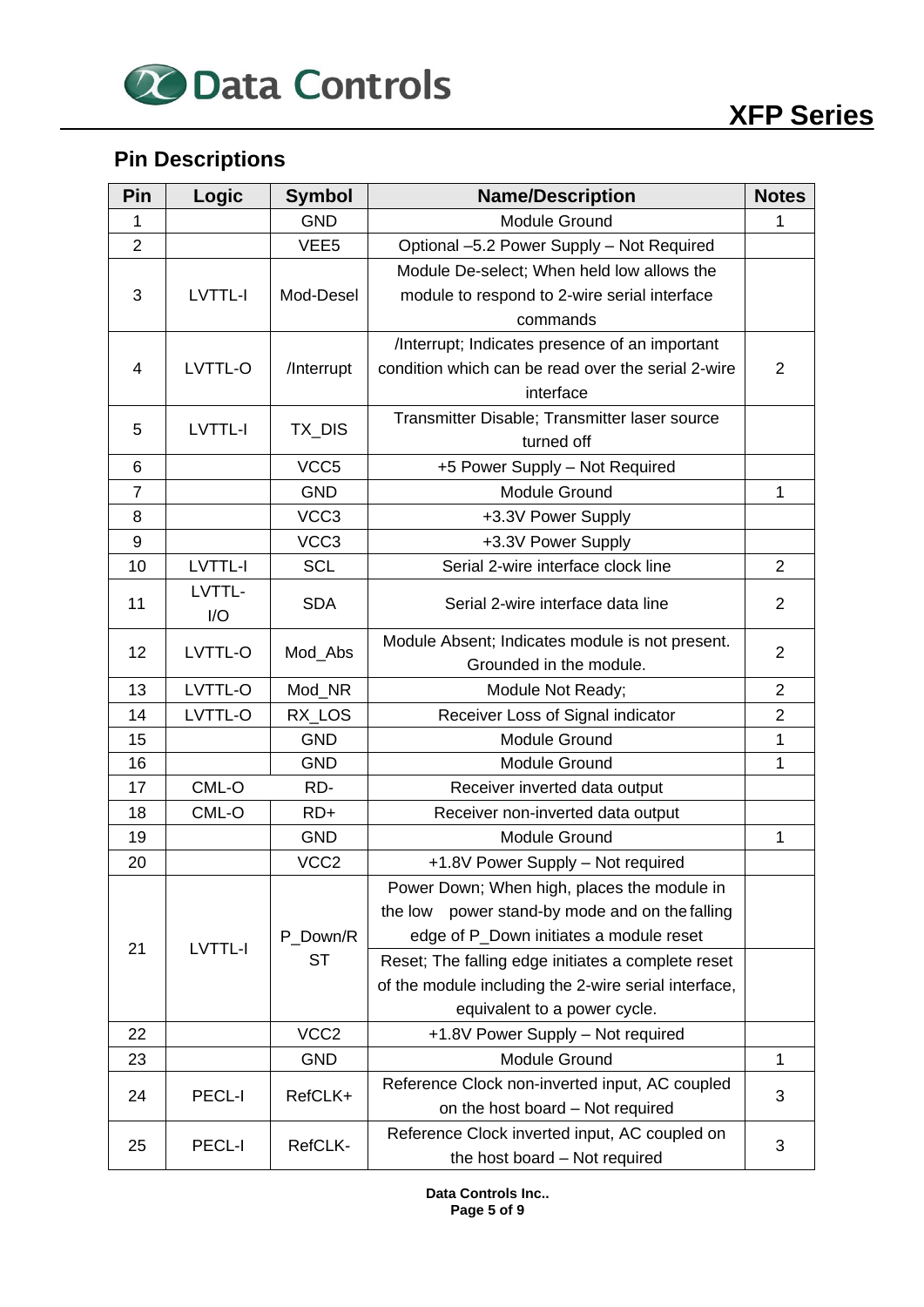

| 26 |       | GND        | Module Ground                       |  |
|----|-------|------------|-------------------------------------|--|
| 27 |       | <b>GND</b> | Module Ground                       |  |
| 28 | CML-I | TD-        | Transmitter inverted data input     |  |
| 29 | CML-I | TD+        | Transmitter non-inverted data input |  |
| 30 |       | GND        | Module Ground                       |  |
|    |       |            |                                     |  |

**Notes:**

- 1. Module circuit ground is isolated from module chassis ground within the module.
- 2. Open connect should be pulled up with 4.7k 10k ohm on host board to a voltage between 3.15V and 3.6V.
- 3. A Reference Clock input is not required.



### **Pin Arrangement**

### **General Specifications**

| <b>Parameter</b>       | <b>Symbol</b> | Min  | <b>Typical</b> | <b>Max</b> | <b>Units</b> | <b>Note</b> |
|------------------------|---------------|------|----------------|------------|--------------|-------------|
| <b>Bit Rate</b>        | BR            | 9.95 |                | 11.1       | Gb/s         |             |
| <b>Bit Error Ratio</b> | <b>BER</b>    |      |                | $10^{-12}$ |              |             |

### **Notes:**

1. Tested 9.95G with  $2^{31}$  – 1 PRBS pattern.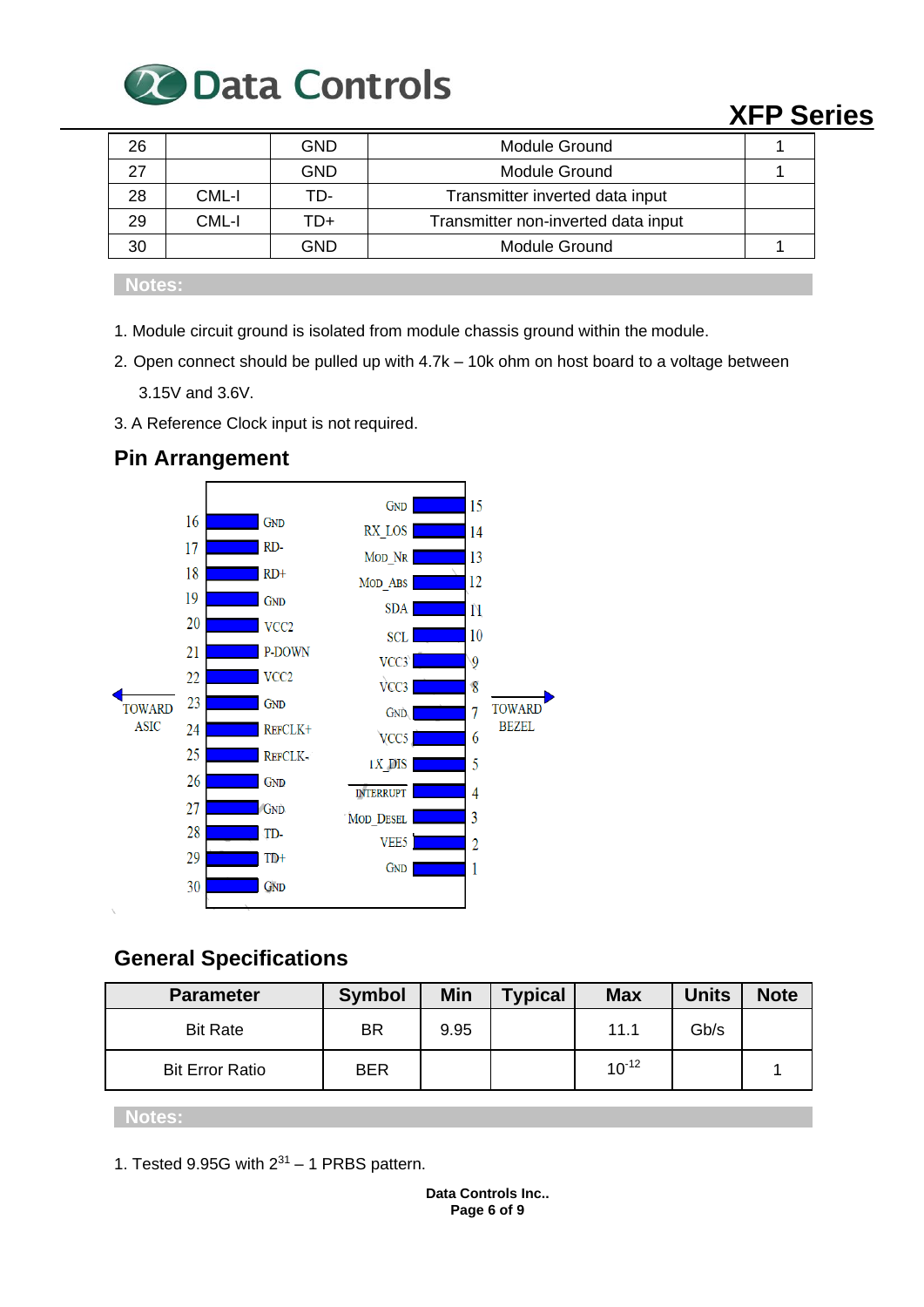

### **Digital Diagnostic Functions**

Data Controls Inc.'s Small Form Factor 10Gbps (XFP) transceiver is compliant with the current XFP Multi-Source Agreement (MSA) Specification Rev 4.5.

As defined by the XFP MSA, Data Controls Inc. XFP transceivers provide digital diagnostic functions via a 2-wire serial interface, which allows real-time access to the following operating parameters:

- Transceiver temperature
- **Laser bias current**
- **Transmitted optical power**
- Received optical power
- **Aux Monitoring**

It also provides a sophisticated system of alarm and warning flags, which may be used to alert end-users when particular operating parameters are outside of a factory-set normal range.

The operating and diagnostics information is monitored and reported by a Digital Diagnostics Transceiver Controller inside the transceiver, which is accessed through the 2-wire serial interface. The serial data signal (SDA pin) is bi-directional for serial data transfer. The host uses SDA in conjunction with SCL to mark the start and end of serial protocol activation. The memories are organized as a series of 8-bit data words that can be addressed individually or sequentially. The 2-wire serial interface provides sequential or random access to the 8 bit parameters, addressed from 00h to the maximum address of the memory.



**Data Controls Inc.. Page 7 of 9**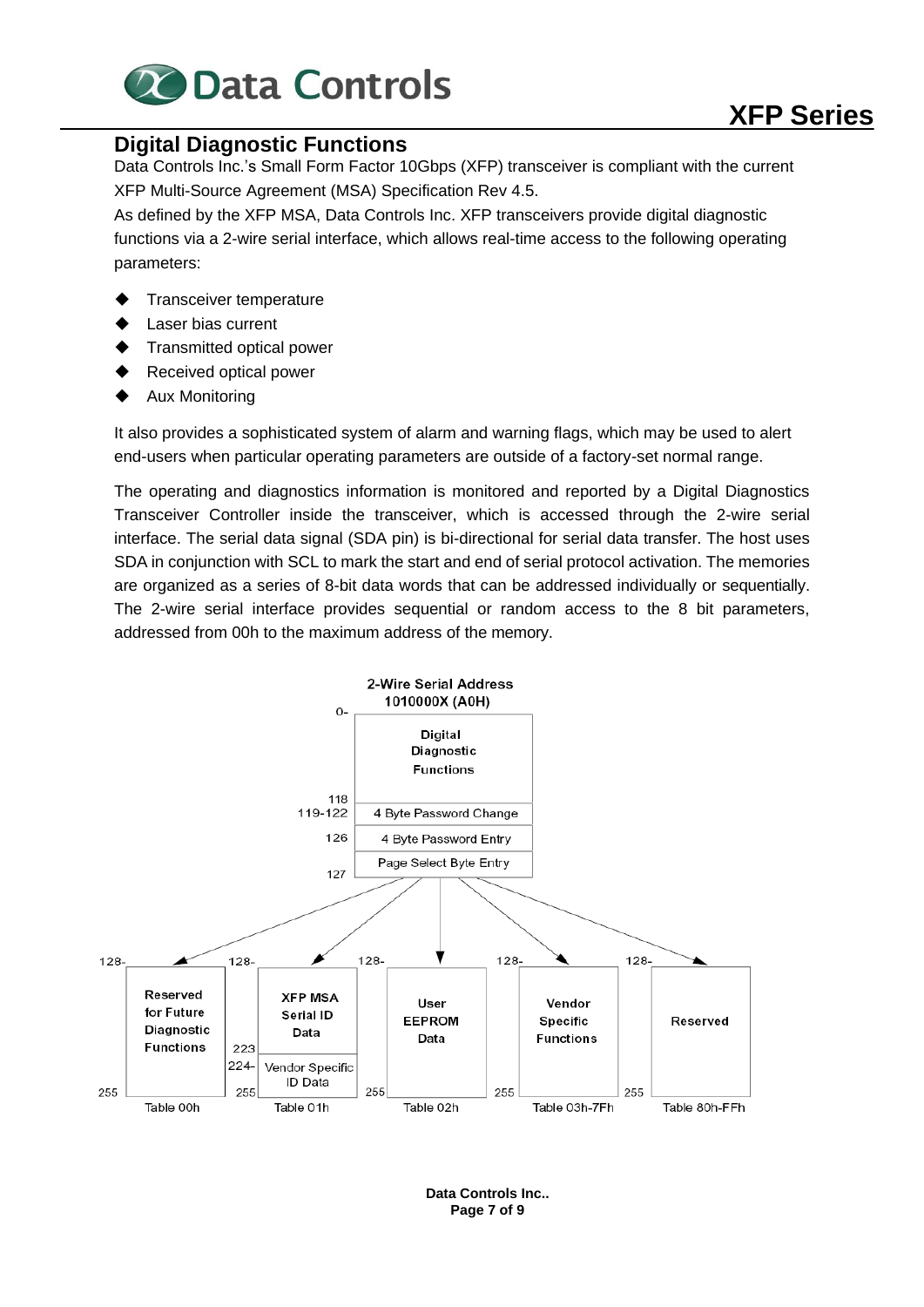

### **Recommended Host Board Power Supply Circuit**



### **Recommended High-Speed Interface Circuit**